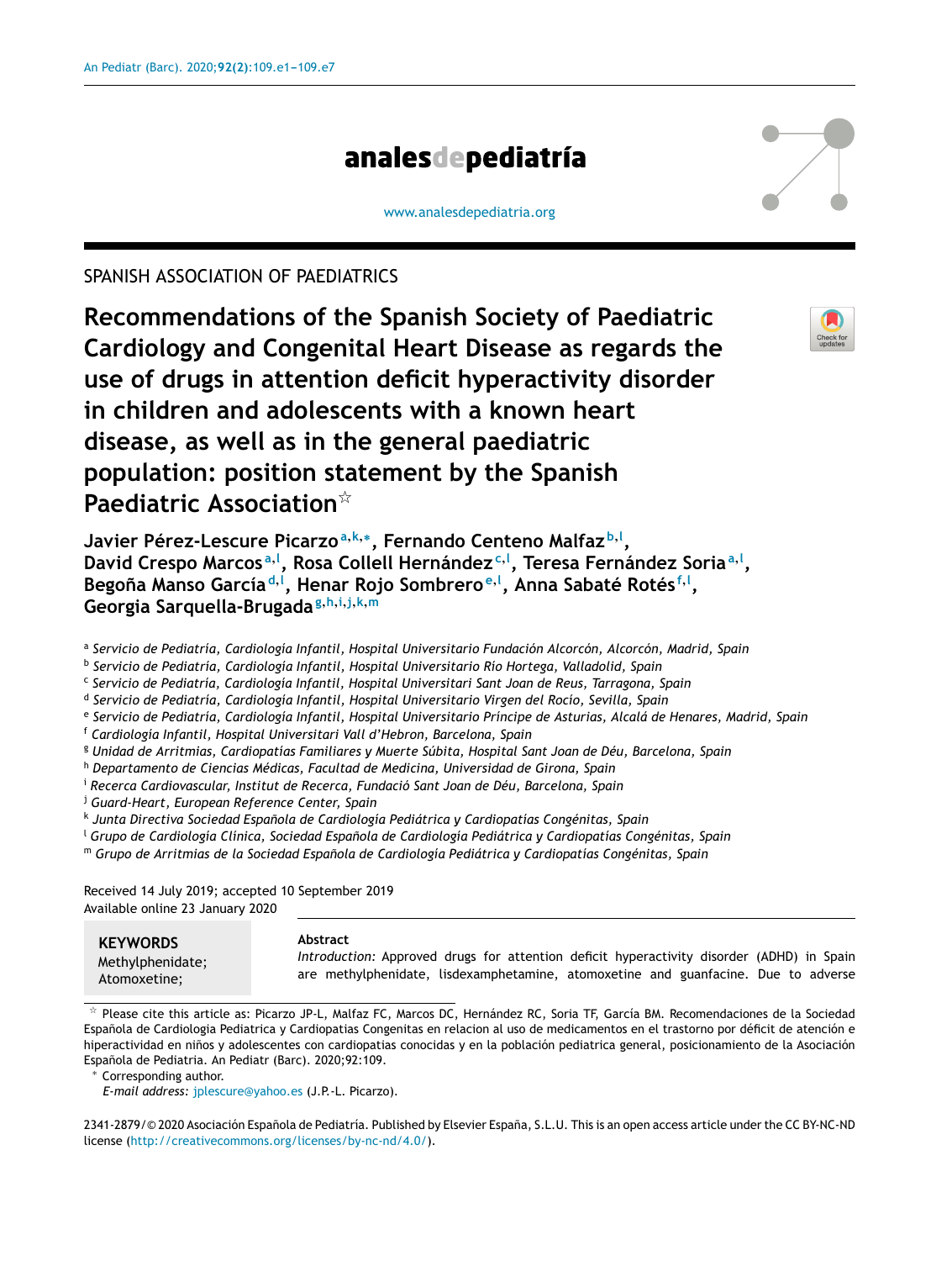Lisdexamphetamine; Guanfacine; Cardiovascular side effects; Sudden death

#### **PALABRAS** CLAVE

Atomoxetina; Lisdexanfetamina; Guanfacina; Efectos secundarios cardiovasculares; Muerte súbita; Cardiopatías congénitas; Cardiopatías adquiridas

cardiovascular effects, mainly increased blood pressure and heart rate, its use in patients with known or undiagnosed heart disease may be controversial.

*Objective:* To obtain a consensus document from the Spanish Society of Paediatric Cardiology and Congenital Heart Diseases (SECPCC) and experts from other Agencies and Societies as a guide for the paediatric cardiologist and physicians who treat children and adolescents with ADHD.

*Method:* An analysis was performed on the bibliography and Clinical Practice Guidelines, technical data sheets approved by the Spanish Agency of Medicines and Health Devices, and the Spanish Ministry of Health Guidelines. A Working Group was formed, with a Coordinator, as well as members of the Clinical Cardiology Working Group and Arrhythmia Group of the SECPCC. This Group produced a preliminary document that was reviewed by a group of external experts (List 1) and a group of internal experts of the SECPCC (List 2) with a consensus being reached on the final document.

*Results:* The recommendations of the SECPCC and the group of experts are presented on cardiovascular evaluation prior to treatment in children and adolescents with unknown cardiovascular disease and with known cardiovascular disease.

The recommendations of the SECPCC and the group of experts are also presented on the use of medications for ADHD in children and adolescents with cardiological symptoms with no evidence of heart disease, congenital heart disease, cardiomyopathy, Marfan syndrome and other aortic diseases, hypertension, and arrhythmias.

© 2020 Asociación Española de Pediatría. Published by Elsevier España, S.L.U. This is an open access article under the CC BY-NC-ND license [\(http://creativecommons.org/licenses/by-nc-nd/](http://creativecommons.org/licenses/by-nc-nd/4.0/) [4.0/\)](http://creativecommons.org/licenses/by-nc-nd/4.0/).

**Recomendaciones de la Sociedad Espanola ˜ de Cardiologia Pediatrica y Cardiopatias Congenitas en relacion al uso de medicamentos en el trastorno por déficit de atención e hiperactividad en ninos ˜ y adolescentes con cardiopatias conocidas y en la población pediatrica general, posicionamiento de la Asociación Espanola ˜ de Pediatria**

#### **Resumen**

*Introducción:* Los fármacos aprobados para el trastorno por déficit de atención con hiperactividad (TDAH) en España son: metilfenidato, lisdexanfetamina, atomoxetina y guanfacina. Debido a los efectos adversos cardiovasculares que pueden producir, principalmente aumento de la tensión arterial y la frecuencia cardiaca, su uso en pacientes con cardiopatías conocidas o no diagnosticadas puede ser controvertido.

*Objetivo:* Realización de un documento de consenso de la Sociedad Española de Cardiología Pediátrica y Cardiopatías Congénitas (SECPCC) y expertos de otras Agencias y Sociedades como instrumento para el cardiólogo infantil y los médicos que tratan niños y adolescentes con TDAH. *Metodología:* Análisis de la bibliografía y Guías de Práctica Clínica, fichas técnicas aprobadas por la Agencia Española del Medicamento y Productos Sanitarios y Guía del Ministerio de Sanidad español. Formación de un Grupo de trabajo con un Coordinador, miembros de los grupos de trabajo de Cardiología Clínica y Arritmias de la SECPCC. Este Grupo realizó un documento que fue revisado por un grupo de expertos externos (Anexo 1) y un grupo de expertos internos de la SECPCC (Anexo 2) llegando a un consenso para la obtención del documento final.

*Resultados:* Se presentan las recomendaciones de la SECPCC y el grupo de expertos sobre la evaluación cardiovascular previa al tratamiento en niños y adolescentes sin enfermedad cardiovascular conocida y con enfermedad cardiovascular conocida. Se presentan las recomendaciones de la SECPCC y el grupo de expertos sobre el uso de medicamentos para el TDAH en niños y adolescentes con síntomas cardiológicos sin evidencia de cardiopatía, cardiopatías congénitas, miocardiopatías, síndrome de Marfan y otras aortopatías, hipertensión arterial y arritmias.

 $© 2020 Asociación Española de Pediatría. Publicado por Elsevier España, S.L.U. Este es un$ artículo Open Access bajo la licencia CC BY-NC-ND ([http://creativecommons.org/licenses/by](http://creativecommons.org/licenses/by-nc-nd/4.0/)[nc-nd/4.0/\)](http://creativecommons.org/licenses/by-nc-nd/4.0/).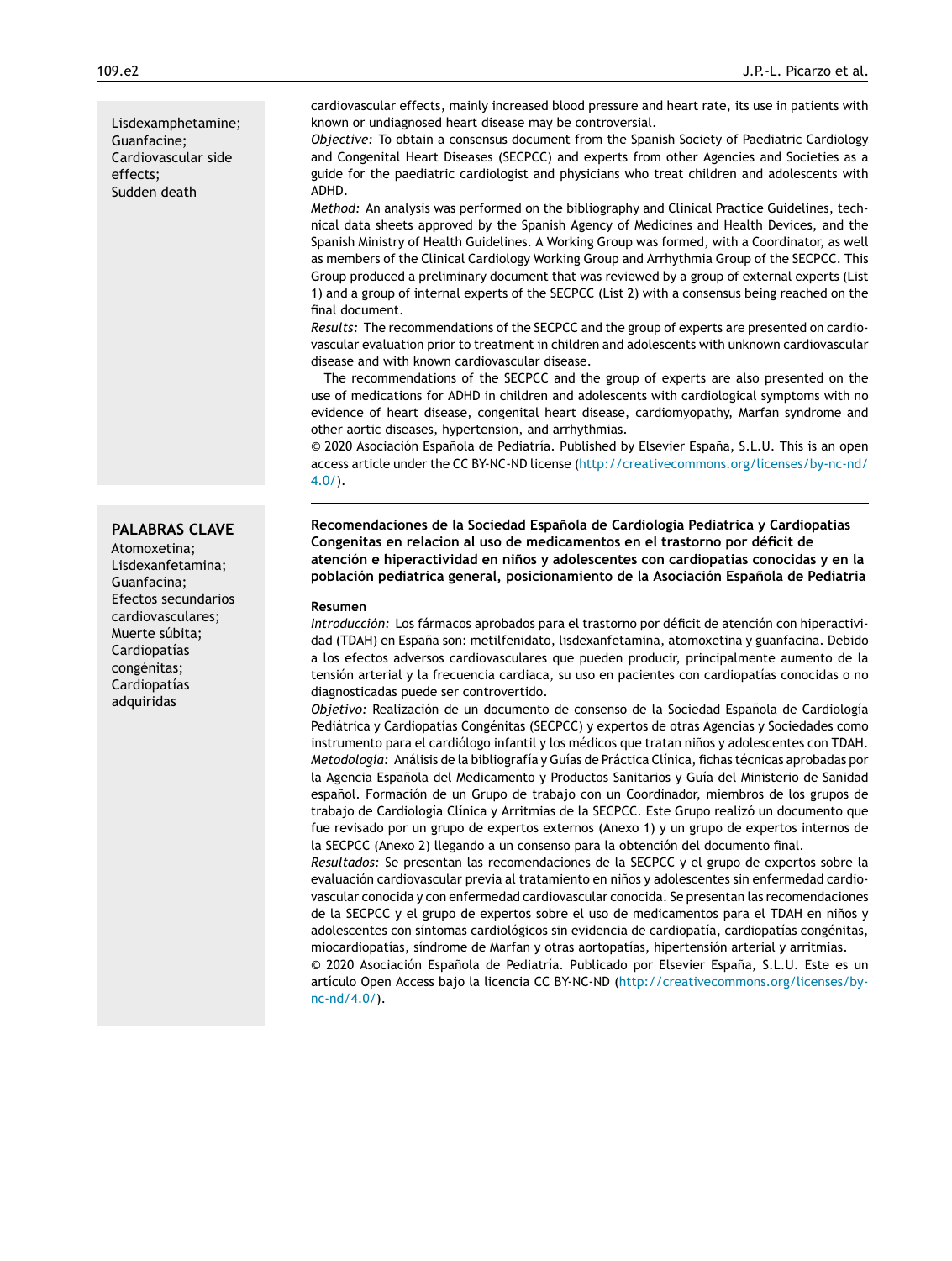#### **Introduction**

Attention-deficit hyperactivity disorder (ADHD) is a neurodevelopmental disorder usually with onset in childhood characterised by a persistent pattern of symptoms of inat-tention, hyperactivity and impulsivity (DSM-5).<sup>[1](#page-6-0)</sup> Broadly speaking, in children and adolescents pharmacological treatment is only recommended when cognitive-behavioural psychotherapy has failed or in case of moderate to severe symptoms.

The drugs authorised in Spain for treatment of ADHD are methylphenidate, lisdexamfetamine, atomoxetine and guanfacine. Due to the potential cardiovascular adverse effects of these drugs, mainly increases in blood pressure (BP) and heart rate, their use in patients with known or undiagnosed congenital heart defects (CHDs) is controversial.

#### **Objective**

To develop a consensus document of the Sociedad Española de Cardiología Pediátrica y Cardiopatías Congénitas (Spanish Association of Paediatric Cardiology and Congenital Heart Disease, SECPCC) in collaboration with experts from other societies and agencies useful to paediatric cardiologists and physicians managing children and adolescents with ADHD.

## **Methodology**

Analysis of the scientific literature and international clinical practice guidelines, summary of product characteristics of drugs authorised by the Agencia Española del Medicamento y Productos Sanitarios (Spanish Agency of Medicines and Medical Devices) and the Guideline of the Spanish Ministry of Health.

To this end, a working group was formed consisting of a coordinator, members of the Working Group on Clinical Cardiology and the Group on Arrhythmias of the SECPCC with relevant clinical experience on the subject. This group developed an initial version of the document that was revised by an external group of experts ([Appendix](#page-5-0) [A\)](#page-5-0) and an internal group of experts of the SECPCC [\(Appendix](#page-6-0) [B\),](#page-6-0) eventually reaching a consensus on the final document.

# **Recommendations of the Sociedad Española de Cardiología Pediátrica y Cardiopatías Congénitas on the cardiovascular evaluation preceding treatment**

#### **In children and adolescents with unknown cardiovascular disease**

Based on the current literature, $^2$  $^2$  and in agreement with the main international guidelines,  $3-8$  the SECPCC recommends performing a cardiovascular evaluation before initiating treatment for ADHD in children and adolescents with unknown cardiovascular disease by means of a history taking and physical examination. Routine performance of an electrocardiogram (ECG) is not recommended, but should be reserved for selected cases as described below.

| Table 1                                                                        | Syncope suggesting a cardiac origin.                              |  |
|--------------------------------------------------------------------------------|-------------------------------------------------------------------|--|
| Presence of structural heart disease                                           |                                                                   |  |
|                                                                                | Family history of SCD                                             |  |
| Syncope on exertion, associated with emotional states or in<br>supine position |                                                                   |  |
|                                                                                | Palpitations or chest pain of sudden onset followed by<br>syncope |  |
| Presence of organic murmur                                                     |                                                                   |  |
| Abnormal ECG                                                                   |                                                                   |  |
|                                                                                | SCD, sudden cardiac death.                                        |  |

*History taking:* emphasis should be placed on the identification of known heart diseases and the presence of warning signs such as syncope suggestive of a cardiac origin (Table 1) or from a non-vasovagal cause, chest pain suggestive of a cardiac origin, palpitations or shortness of breath on exertion. It is also important to ask about the history of sudden death in relatives aged less than 40 years or the presence of heart disease in the family, including hypertrophic cardiomyopathy, long QT syndrome or other channelopathies, Wolff-Parkinson-White syndrome, bicuspid aortic valve, coarctation of the aorta, arterial hypertension (HTN) at an early age or renal disease. In case of warning signs or a reasonable suspicion of heart disease, the patient should be referred to a cardiologist before initiating pharmacological treatment.

*Physical examination:* It should include measurement of the weight and height of the patient. Particular attention should be paid to the detection of murmurs during auscultation and the identification of features of Marfan syndrome, such as tall final height relative to the predicted target height, tall and slender build, pectus carinatum or excavatum, long and narrow face, long and slender fingers, limited extension of the elbow or scoliosis, among others. In case of detection of a murmur or features of Marfan syndrome, the patient must be referred to a cardiologist prior to initiation of pharmacotherapy. Since several studies have found evidence of mild increases in heart rate and BP (both systolic and diastolic) in association with the use of stimulant and nonstimulant drugs for treatment of  $ADHD$ ,<sup>9</sup> [w](#page-6-0)e recommend including measurement of the heart rate and BP in the initial assessment prior to initiation of pharmacotherapy, with subsequent monitoring of both variables every 3-6 months.

*Blood pressure:* we recommend adherence to the protocol for measurement of BP proposed by the European Society of Hypertension,  $10$  using a cuff of appropriate size for the age of the patient, and calculating the percentiles of BP based on the height of the patient. If the initial BP value is high, the measurement should be repeated at least twice. If it remains high (> 95<sup>th</sup> percentile), an evaluation of HTN should be performed by means of ambulatory blood pressure monitoring (ABPM), and if HTN is confirmed, this should be followed by an investigation of its aetiology and an evaluation of potential damage in target organs. If a high BP is detected in patients already undergoing pharmacological treatment for ADHD, the dose of medication could be reduced or medication suspended before starting the evaluation of HTN. Once a diagnosis is established, the management of the patient can include a combination of antihypertensive drugs and pharmacotherapy for ADHD with guanfacine, which is associated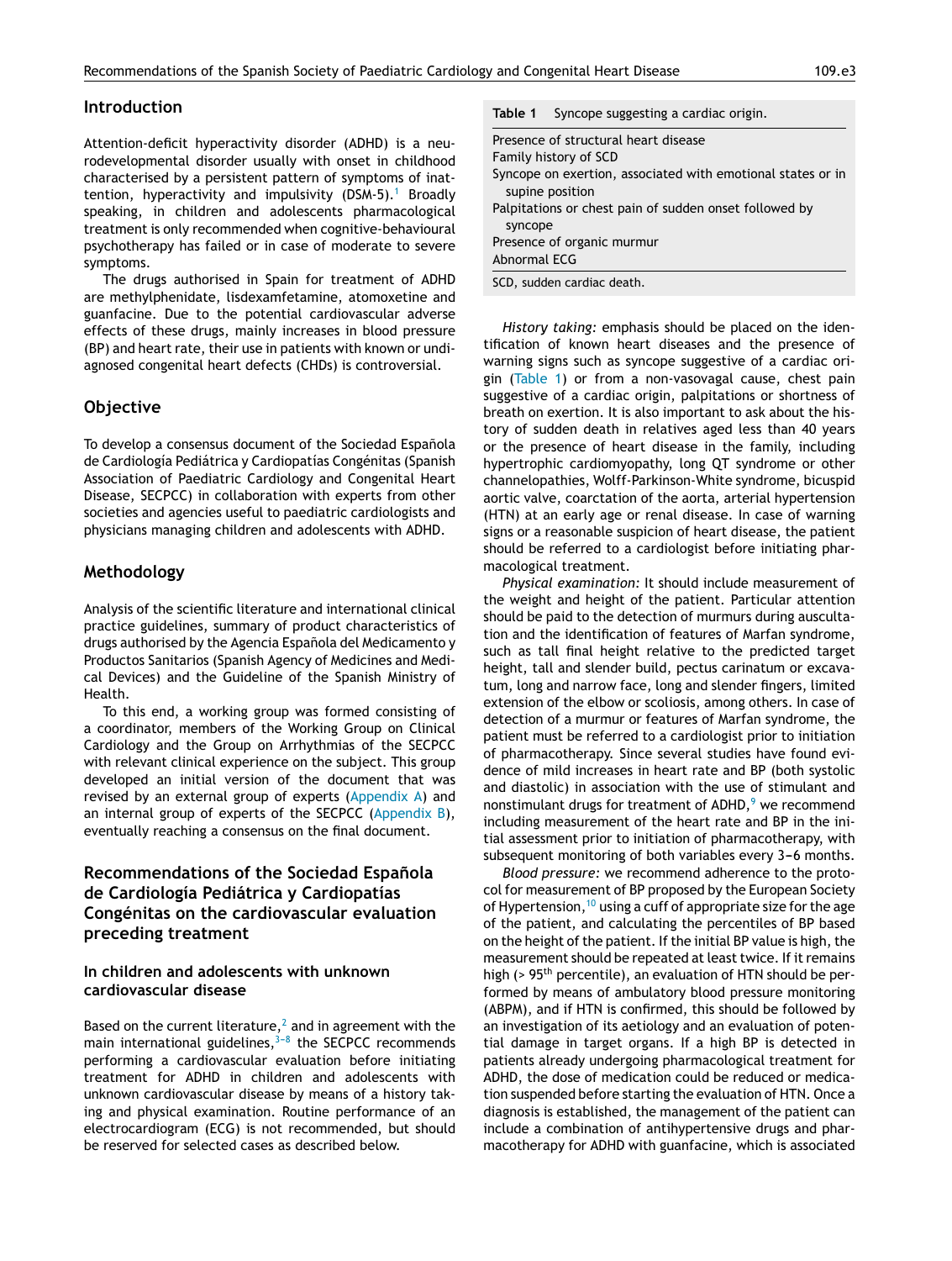**Table 2** Heart rate (bpm) by age group and percentile range.

|                    | p1 | p10-p90    | p99 |
|--------------------|----|------------|-----|
| 4 to $<$ 6 years   | 65 | $81 - 117$ | 131 |
| $6$ to < 8 years   | 59 | 74-111     | 123 |
| 8 to $<$ 12 years  | 52 | 67-103     | 115 |
| 12 to $<$ 15 years | 47 | $62 - 96$  | 108 |
| 15-18 years        | 43 | 58-92      | 104 |

bpm, beats per minute.

Adapted from Fleming et al. Normal ranges of heart rate and respiratory rate in children from birth to 18 years of age: A systematic review of observational studies. Lancet 2011;377:1011.

with hypotension, or the dosage of ADHD medication can be reduced or the medication discontinued altogether.

*Heart rate:* in case of detection of a heart rate that is persistently above the  $99<sup>th</sup>$  percentile (Table 2), potential psychological and medical causes should be explored, and an ECG performed to confirm that the patient has sinus tachycardia and not another form of arrhythmia. It is important to consider that patients with ADHD frequently experience anxiety symptoms that may in turn be associated with increased heart rate. It is possible, although rare, that the sinus tachycardia is severe enough to require adjustment or discontinuation of pharmacological treatment.

*Electrocardiogram:* performance of an ECG is not recommended as part of the routine cardiovascular assessment prior to initiating pharmacotherapy. In case of treatment with guanfacine and atomoxetine combined with other drugs that may prolong the QT interval (such as escitalopram or fluoxetine), or of treatment combining methylphenidate and risperidone,<sup>[11](#page-6-0)</sup> monitoring of the QTc interval is advisable. An ECG should be performed if the patient requires referral to a cardiologist due to abnormal findings in the cardiovascular assessment, symptoms suggesting cardiovascular origin or a family history of sudden death.

#### **In children and adolescents with known heart disease**

If the patient has a known cardiac disease, we recommend consultation with a paediatric cardiologist prior to initiating pharmacotherapy.

The cardiologist and ADHD specialist should discuss the appropriate approach for pharmacotherapy with the family, engaging in shared decision-making after providing the family with adequate information and taking into account the risks and benefits of treatment.

We recommend measurement of BP and heart rate before initiation of treatment with additional measurements every 3-6 months (Table 2). In patients with CHDs and a circulatory physiology that could be compromised by tachycardia or increased BP, the BP and heart rate should be monitored every 1 or 2 months. In case of detection of tachycardia or a history indicative of arrhythmia, the patient should be evaluated by means of 24 -h Holter monitoring (Table 3).

**Table 3** Mean heart rate (bpm) and standard deviation in 24-h Holter monitoring.

| Age (years)  | Male      | Female   |
|--------------|-----------|----------|
| 5 to $\lt 8$ | $87 + 11$ | $92 + 8$ |
| $8$ to < 12  | $83 + 9$  | $85 + 8$ |
| 12 to $< 16$ | $82 + 7$  | $84 + 8$ |
| 16 to $<$ 18 | $77 + 7$  | $80 + 2$ |
|              |           |          |

bpm, beats per minute.

Adapted from Krasemann et al. Changes of the corrected QT interval in healthy boys and girls over day and night. Eur Heart J. 2009;30:202-208.

**Recommendations of the Sociedad Española de Cardiología Pediátrica y Cardiopatías Congénitas on the use of medication for treatment of attention-deficit hyperactivity disorder in children and adolescents with cardiovascular disease**

**Patients with cardiovascular symptoms and no evidence of heart disease**

- Children or adolescents with a diagnosis of neurocardiogenic syncope or symptoms suggestive of orthostatic hypotension can start pharmacotherapy for ADHD, avoiding the use of guanfacine due to its hypotensive effect.
- Children or adolescents with a diagnosis of nonspecific chest pain or palpitations with a normal cardiological evaluation (ECG, echocardiogram, Holter ECG or cardiac stress test, as applicable), can start pharmacotherapy for ADHD using stimulant or nonstimulant drugs.
- Children or adolescents with a family history of sudden death in the absence of evidence of inherited heart conditions, and with a normal cardiological evaluation (ECG, echocardiogram, Holter ECG or cardiac stress test, as applicable) and negative results of genetic testing or in who genetic testing is not indicated, can start pharmacotherapy for ADHD.
- In children or adolescents with a family history of sudden death, a normal cardiological evaluation (ECG, echocardiogram, Holter ECG or cardiac stress test, as applicable) and positive results of genetic testing but a negative phenotype at the time of the evaluation, decisions regarding pharmacotherapy should be individualised.

#### **Congenital heart defects**

The following patients may receive medication for ADHD:

- Patients with mild and haemodynamically insignificant CHDs that had not undergone corrective surgery and do not require treatment for the heart disease.
- Patients with simple or complex CHDs that have undergone successful corrective surgery, without residual lesions and not receiving treatment for the heart disease.

The use of pharmacological treatment for ADHD should be individualised in the following cases: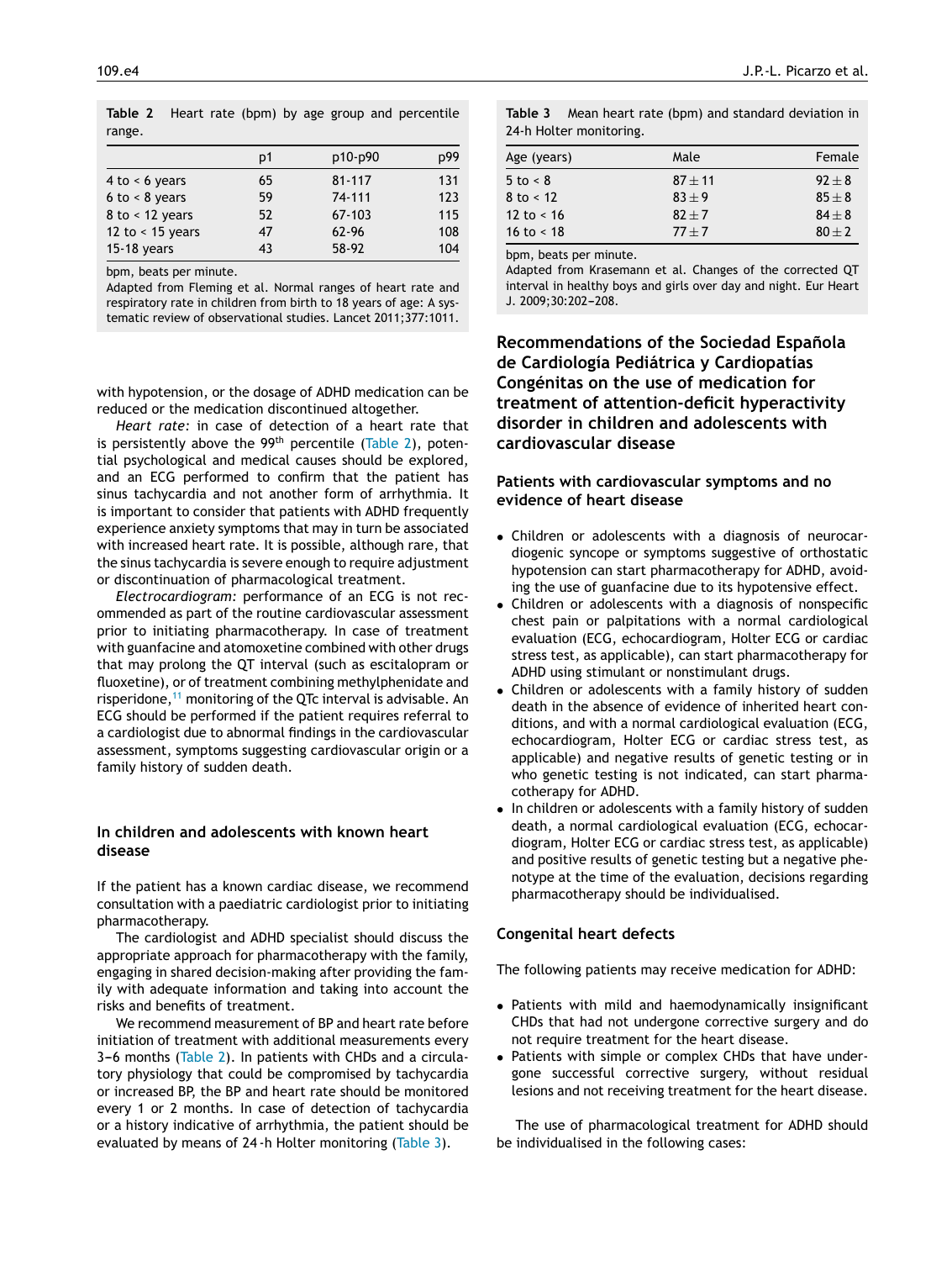- Patients particularly sensitive to an increase in afterload due to an increase in BP secondary to stimulant therapy, such as patients with ventriculoarterial valve or systemic atrioventricular valve regurgitation.
- Patients particularly sensitive to a decrease in afterload due to a potential decrease in BP secondary to treatment with guanfacine, such as patients with systemic ventricular outflow obstruction.
- Patients particularly sensitive to potential tachycardias secondary to stimulant therapy, such as those with diastolic dysfunction or mitral stenosis in whom a shortening of the diastole should be avoided, or patients with systolic dysfunction in whom an increase in myocardial oxygen consumption secondary to tachycardia should be avoided.
- Patients at risk of coronary failure: patients with Kawasaki disease, that have undergone coronary reimplantation (arterial switch procedure, Ross procedure, anomalous left coronary artery from the pulmonary artery), with anomalous origin or paths of coronary arteries, vasculitis, or early atherosclerosis of the coronary arteries. In these cases, it is important to ensure that the coronary flow reserve is sufficient in case of a potential increase in myocardial oxygen consumption secondary to the use of sympathomimetic drugs.
- In all cases, we recommend clinical monitoring of the patient after treatment initiation, assessing changes in BP, heart rate and ECG features and the haemodynamic impact of these changes after initiating treatment and any increase in dosage. The frequency of these assessments should be established on a case-by-case basis.
- Dose adjustments or discontinuation of ADHD medication should be considered in case of a haemodynamic response that can have a negative impact on the patient's heart condition.

We recommend against initiating pharmacological treatment in:

- Patients with haemodynamically unstable CHD, before the haemodynamically or clinically significant lesion is corrected or treated.
- Patients with CHD and residual HTN. Adequate management and control of BP must precede initiation of pharmacological treatment for ADHD.

#### **Cardiomyopathies**

The risks and benefits of ADHD treatment should be evaluated on a case-by-case basis in collaboration with the ADHD specialist (neurologist, psychiatrist or paediatrician).

Initiation of pharmacotherapy is not recommended in patients with haemodynamically unstable cardiomyopathy.

We recommend clinical monitoring of the patient after initiation of treatment, assessing changes in BP, heart rate and ECG features as well as the impact of these changes in the haemodynamic status of the patient. These variables should be assessed on treatment initiation and after each dose increase, if applicable.

Dose adjustment or discontinuation of ADHD medication should be considered in patients exhibiting haemodynamic

changes that may have a negative impact on the cardiomyopathy.

#### **Marfan syndrome and other aortopathies**

Patients with a normal aortic root diameter, with or without ongoing treatment, can start pharmacotherapy for ADHD with monitoring of BP and heart rate every month or 2 months and whenever the dose is increased.

In patients with a dilated aorta undergoing treatment with beta-blockers or angiotensin II receptor blockers, it is particularly important to be prudent in the decision to initiate ADHD medication, as an increase in heart rate or BP could be highly detrimental. In any case, the drug with the least sympathomimetic activity available should be selected, for instance, guanfacine. Another important aspect to consider is that since these patients are receiving hypotensive treatment, they may not tolerate further increases in BP.

In case of HTN, ADHD treatment should be suspended and BP controlled with pharmacotherapy before gradually reintroducing ADHD medication.

In case of concomitant mitral valve regurgitation, treatment should also adhere to the recommendations given in the CHD section of this guideline.

#### **High blood pressure**

Blood pressure should be measured following the technical recommendations and reference values of the European Society of Hypertension.<sup>[12](#page-6-0)</sup>

The BP should be measured before initiating and during treatment with ADHD drugs at intervals to be determined on a case-by-case basis considering everything that has been discussed to this point. It is important to use a cuff size appropriate for the age of the patients and to calculate the BP percentiles based on height. $12,13$ 

- If the BP is below the 95th percentile, ADHD pharmacotherapy can be initiated/continued.
- If the BP is above the 95th percentile, it must be measured 2 more times after intervals of 10 min of rest; if the BP continues to be high, the dose should be reduced or the ADHD medication suspended temporarily, with subsequent monitoring of BP.
	- a If the BP is below the 95th percentile in the next check up, treatment can continue or resume.
	- b If the BP is above the 95th percentile in the next check up, the patient should be referred to a paediatric nephrologist for performance of an evaluation including a 24-h ABPM. If the findings of ABPM are abnormal, we also recommend performance of an ECG and an echocardiographic evaluation. A second ABPM should be performed, and in case of abnormal findings, HTN should be diagnosed and the required treatment initiated.. If the second ABPM does not confirm the diagnosis of HTN, ADHD treatment can be initiated.
		- $\bigcirc$  Once HTN has been diagnosed and relevant treatment initiated, if control of BP is achieved with sustained values below the 95<sup>th</sup> percentile, it is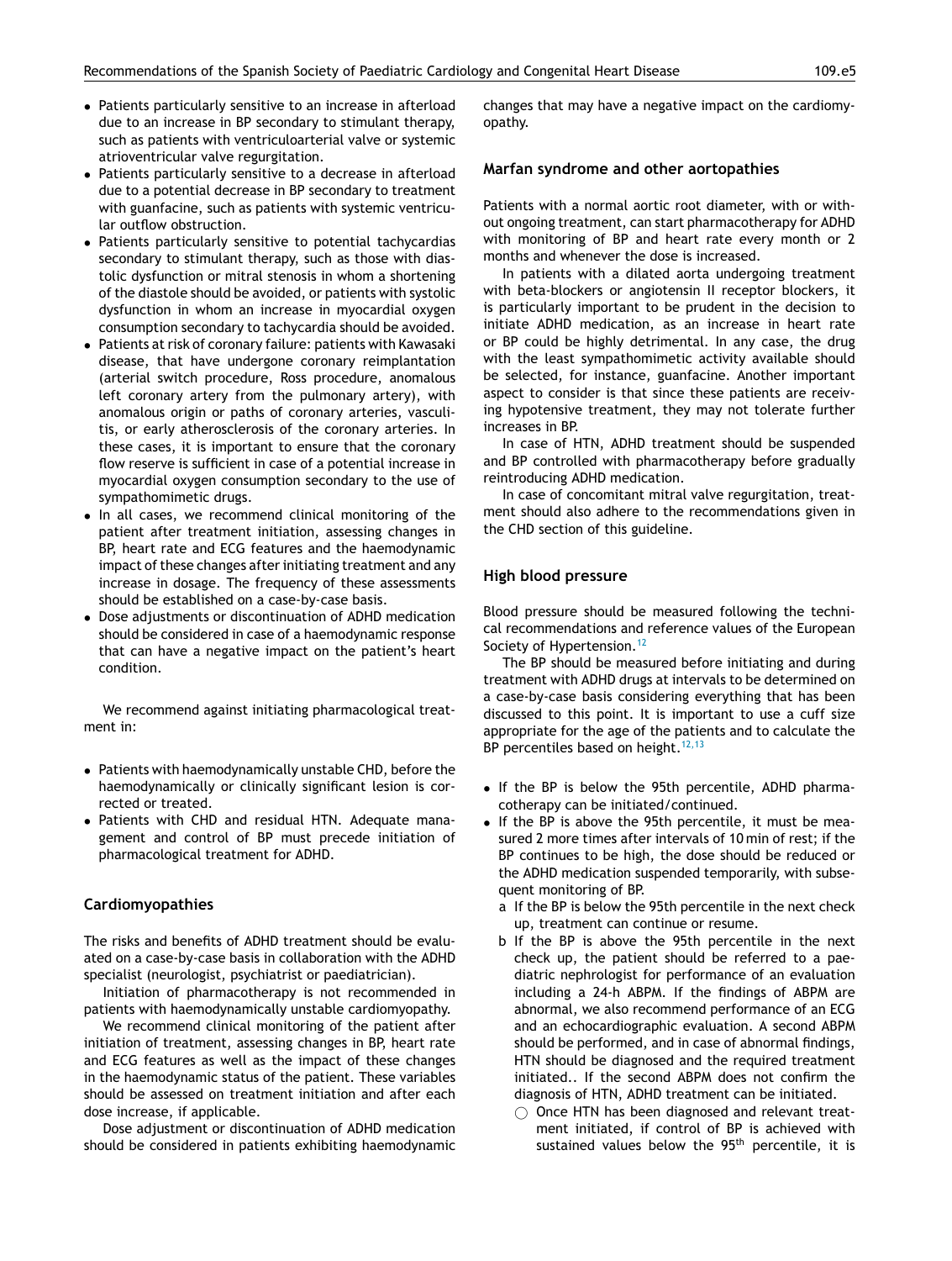<span id="page-5-0"></span>possible to initiate or resume pharmacotherapy for ADHD.

- $\bigcap$  It is important to recommend nonpharmacological lifestyle interventions in all patients with high blood pressure<sup>[10](#page-6-0)</sup>: physical activity, dietary recommendations (increased intake of fruit, vegetables and legumes, choosing low-fat dairy products, decreased intake of salt and sugars), weight loss as needed, and stress reduction.
- $\bigcirc$  In children with ADHD, the prevalence of anxiety is much higher compared to the general population, so any measure aimed at reducing stress should be considered, as well as specific treatment for anxiety, if the patient requires it. Anxiety is associated to increase both BP and heart rate.
- We recommend against pharmacological treatment of ADHD (with stimulants or atomoxetine) in patients with moderate or severe HTN.<sup>[5,14](#page-6-0)</sup>
- $\bigcap$  In case of elevation of BP with psychostimulant drugs (methylphenidate and lisdexamfetamine), consider the addition of a beta-blocker on a caseby-case basis.
- $\bigcap$  It is important to take into account that stimulants may reduce the effectiveness of antihypertensive drugs, and caution should be exerted when they are administered along with drugs that also increase BP.
- $\bigcap$  In case of moderate HTN, treatment with guanfacine may be considered. It is important to remember that the dose of guanfacine should be tapered off before discontinuation to minimise the risk of rebound HTN.
- $\bigcirc$  If during treatment with guanfacine the patient develops sustained orthostatic hypotension or episodes of syncope, the dose should be reduced or the ADHD medication switched to a different drug.

#### **Arrythmia and arrhythmogenic disorders**

Treatment for ADHD with stimulant or nonstimulant drugs can be initiated in:

- Patients with incidental findings in ECG that are frequent in childhood and adolescence and are not pathological: incomplete right bundle branch block, respiratory sinus arrhythmia or wandering atrial pacemaker.
- Patients with incidental finding in ECG of complete right bundle branch block or left anterior or posterior hemiblock, once structural heart disease has been ruled out.
- Asymptomatic patients with incidental detection of infrequent (< 60/h) monomorphic premature supraventricular contractions after ruling out relevant associated disease. We recommend performance of 24 -h Holter monitoring after treatment initiation to assess for changes in the pattern of arrhythmia relative to baseline.
- Patients with Brugada syndrome, as the highest risk in these patients corresponds to situation with increased vagal tone.
- Patients with a history of supraventricular tachycardia currently not receiving antiarrhythmic drugs. In case of persistence or recurrence of tachycardia, consider the possibility of cardiac ablation for curative treatment.
- Asymptomatic patients with infrequent (< 60/h) monomorphic premature ventricular contractions (PVCs) that are not complex, without underlying structural heart disease and with evidence of a decrease or disappearance of PVCs on exertion in the cardiac stress test. We recommend performance of 24 -h Holter monitoring after treatment initiation to assess for changes in the pattern of arrhythmia relative to baseline.
- Asymptomatic patients with incidental finding of preexcitation in the ECG and evidence of disappearance of impulse conduction through the accessory pathway with development of a high heart rate in the cardiac stress test or 24-h Holter monitoring, in who it is not necessary to ablate the accessory pathway before initiating treatment.
- Asymptomatic patients with incidental finding of first degree or second degree (Mobitz I) atrioventricular block, avoiding the use of guanfacine.

In the following cases, it is necessary to consult with a specialist in arrhythmias and individualise treatment:

- Patients with catecholaminergic polymorphic ventricular tachycardia. This is an infrequent disease with catecholamine-dependent features, so stimulant therapy is not recommended in these patients.
- Asymptomatic patients with frequent (> 60/h) monomorphic PVCs, polymorphic PVCs or complex PVCs, or with underlying structural heart disease.
- Asymptomatic patients with incidental finding of preexcitation on ECG and no evidence of disappearance of impulse conduction through the accessory pathway with development of a high heart rate in the cardiac stress test or 24 -h Holter monitoring.
- Previous episode of aborted sudden cardiac death.
- Previous history of arrhythmia requiring cardiopulmonary resuscitation, cardioversion, defibrillation or a pacemaker.
- History de arrythmia associated with sudden death.

# **Conflicts of interest**

The authors have no conflicts of interest to declare.

## **Appendix A.**

Agencia Española del Medicamento y Productos Sanitarios (Spanish Agency of Medicines and Medical Devices). Almudena López Fando, Division of Pharmacoepidemiology and Pharmacosurveillance. Department of Medicinal Products for Human Use.

Sociedad Española de Cardiología (Spanish Cardiology Association). Inmaculada Sánchez, Paediatric Cardiology, Hospital Ramón y Cajal Madrid.

Sociedad Española de Psiquiatría (Spanish Psychiatric Association). José Antonio Ramos Quiroga, coordinator of the Programme on Attention-Deficit Hyperactivity Disorder and coordinator of the Psychiatric Emergency Department, Hospital Universitari Vall d'Hebron, Barcelona.

Sociedad Española de Farmacología Clínica (Spanish Society of Clinical Pharmacology). Belén Ruiz Antorán, Expert